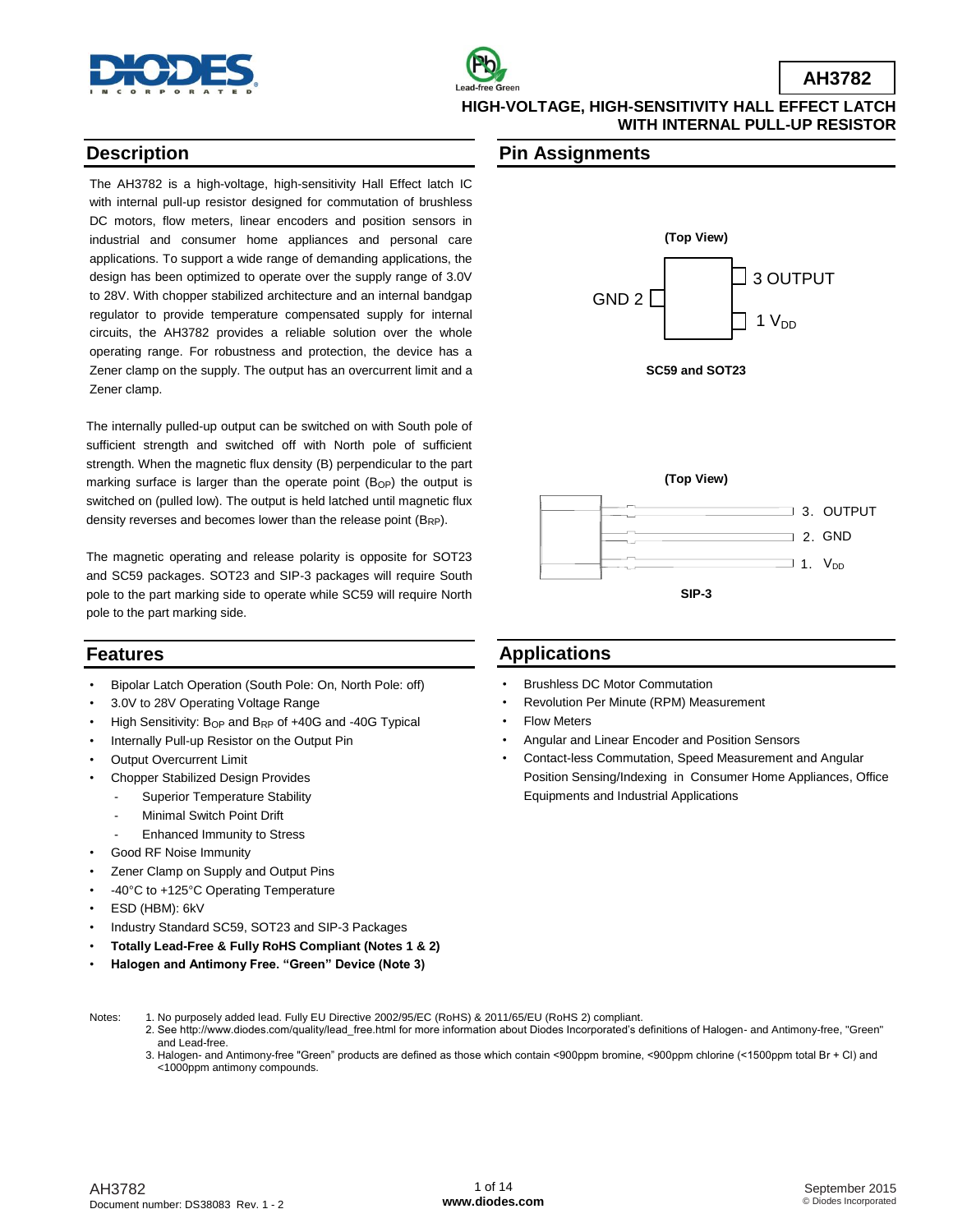

# **Typical Applications Circuit**



Note: 4. CIN is for power stabilization and to strengthen the noise immunity, the recommended capacitance is 10nF ~ 100nF. RL is the pull-up resistor.

## **Pin Descriptions**

#### **Package: SC59, SOT23 and SIP-3**

| <b>Pin Number</b> | <b>Pin Name</b> | <b>Function</b>    |
|-------------------|-----------------|--------------------|
|                   | V <sub>DD</sub> | Power Supply Input |
|                   | <b>GND</b>      | Ground             |
| 3                 | OUTPUT          | Output Pin         |

# **Functional Block Diagram**

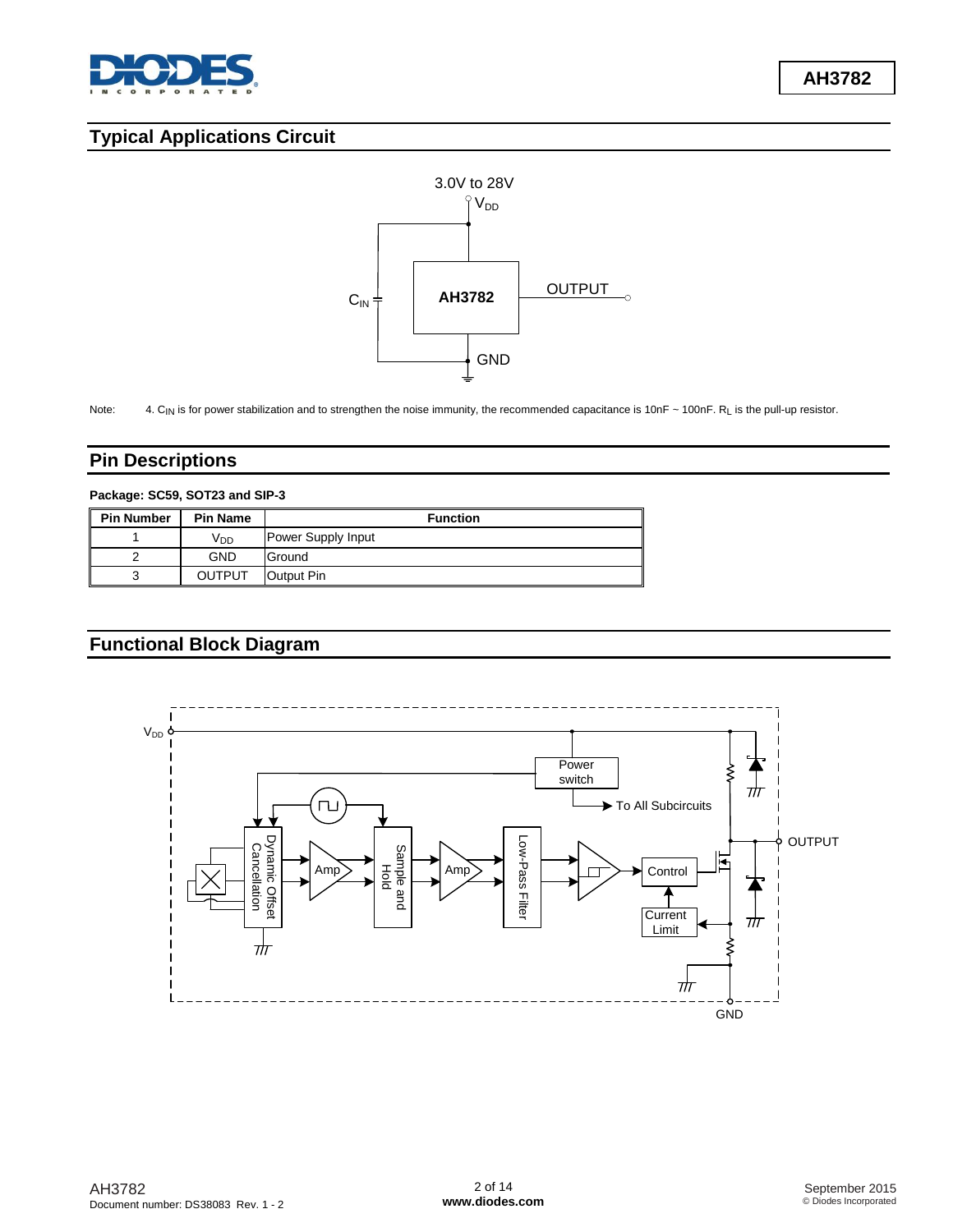

## **Absolute Maximum Ratings** (Notes 5 & 6) (@T<sub>A</sub> = +25°C, unless otherwise specified.)

| Symbol                 | <b>Characteristic</b>                                           |                | Value           | Unit |
|------------------------|-----------------------------------------------------------------|----------------|-----------------|------|
| $V_{DD}$               | Supply Voltage (Note 6)                                         |                | 32              | ٧    |
| <b>V<sub>DDR</sub></b> | Reverse Supply Voltage                                          |                | $-0.3$          | V    |
| VOUT MAX               | Output Off Voltage (Note 6)                                     | 32V            | v               |      |
| $I_{\text{OUT}}$       | <b>Continuous Output Current</b>                                | 60             | mA              |      |
| В                      | Magnetic Flux Density                                           | Unlimited      |                 |      |
|                        |                                                                 | $SIP-3$        | 550             | mW   |
| $P_D$                  | Package Power Dissipation                                       | SC59 and SOT23 | 230             | mW   |
| Ts                     | Storage Temperature Range                                       |                | $-65$ to $+165$ | °C   |
| TJ                     | Maximum Junction Temperature                                    | $+150$         | °C              |      |
| <b>ESD</b>             | Electrostatic Discharge Withstand Capability - Human Body Model |                | 6               | kV   |

Notes: 5. Stresses greater than the 'Absolute Maximum Ratings' specified above may cause permanent damage to the device. These are stress ratings only; functional operation of the device at these or any other conditions exceeding those indicated in this specification is not implied. Device reliability may be affected by exposure to absolute maximum rating conditions for extended periods of time.

6. The absolute maximum V<sub>DD</sub> of 32V is a transient stress rating and is not meant as a functional operating condition. It is not recommended to operate the device at the absolute maximum rated conditions for any period of time.

### **Recommended Operating Conditions** (@T<sub>A</sub> = -40°C to +125°C, unless otherwise specified.)

| Symbol          | <b>Parameter</b>            | Conditions | Rating          | Unit   |
|-----------------|-----------------------------|------------|-----------------|--------|
| V <sub>DD</sub> | Supply Voltage              | Operating  | 3.0 to 28       |        |
|                 | Operating Temperature Range | Operating  | $-40$ to $+125$ | $\sim$ |

## Electrical Characteristics (Notes 7 & 8) (@T<sub>A</sub> = -40°C to +125°C, V<sub>DD</sub> = 3V to 28V, unless otherwise specified.)

| Symbol                                                                                      | <b>Parameter</b>                                                                             | <b>Conditions</b>                                     | Min            | Typ   | Max | Unit |
|---------------------------------------------------------------------------------------------|----------------------------------------------------------------------------------------------|-------------------------------------------------------|----------------|-------|-----|------|
| VOUT ON                                                                                     | Output On Voltage                                                                            | $I_{\text{OUT}} = 20 \text{mA}$ , $B > B_{\text{OP}}$ |                | 0.2   | 0.4 | V    |
| <b>IOUT OFF</b>                                                                             | Output Leakage Current                                                                       | $V_{\text{OUT}} = 28V$ , $B < B_{RP}$ , Output off    | $\blacksquare$ | < 0.1 | 15  | μA   |
| l <sub>DD</sub>                                                                             | <b>Supply Current</b>                                                                        | Output open, $V_{DD} = 12V$ , $T_A = 25^{\circ}C$     |                | 3.8   | 4.9 | mA   |
|                                                                                             |                                                                                              | Output open, $T_A = -40^{\circ}C$ to $+125^{\circ}C$  |                | 3.8   | 5.8 | mA   |
| R <sub>PU</sub>                                                                             | Internal Pull-Up Resistance                                                                  | $T_A = -40^{\circ}C$ to 125°C.                        | 10             | 14    | 18  | kΩ   |
| ts⊤                                                                                         | Device Start-Up Time                                                                         | $V_{DD}$ >= 3V, B > B <sub>OP</sub> (Note 7)          |                | 10    |     | μs   |
| $f_c$                                                                                       | Chopping Frequency                                                                           | $VDD = 3V$ to 28V                                     |                | 800   |     | kHz  |
| $t_d$                                                                                       | The time delay from magnetic<br>threshold reached to the start of the<br>output rise or fall | (Note 9)                                              |                | 3.75  |     | μs   |
| $t_{r}$                                                                                     | <b>Output Rising Time</b><br>(external pull-up resistor R∟and load<br>capacitance dependent) | $R_1 = 1k\Omega$ , $C_1 = 20pF$                       |                | 0.2   |     | μs   |
| Output Falling Time<br>(Internal switch resistance and load<br>tf<br>capacitance dependent) |                                                                                              | $R_L = 1k\Omega$ , $C_L = 20pF$                       |                | 0.1   |     | μs   |
| $I_{\text{OCL}}$                                                                            | <b>Output Current Limit</b>                                                                  | $B > B_{OP}$ , (Note 10)                              | 30             | ۰     | 55  | mA   |
| Vz                                                                                          | Zener Clamp Voltage                                                                          | $Inn = 5mA$                                           | 28             |       |     | V    |

Notes: 7. When power is initially turned on, V<sub>DD</sub> must be within its correct operating range (3.0V to 28V) to guarantee the output sampling. The output state is valid after the start-up time of 10us typical from the operating voltage reaching 3V.

8. Typical values are defined at  $T_A = +25^{\circ}C$ , V<sub>DD</sub> = 12V. Maximum and minimum values over the operating temperature range is not tested in production but guaranteed by design, process control and characterization

9. Guaranteed by design, process control and characterization. Not tested in production.

10. The device will limit the output current  $I_{\text{OUT}}$  to current limit of  $I_{\text{OCL}}$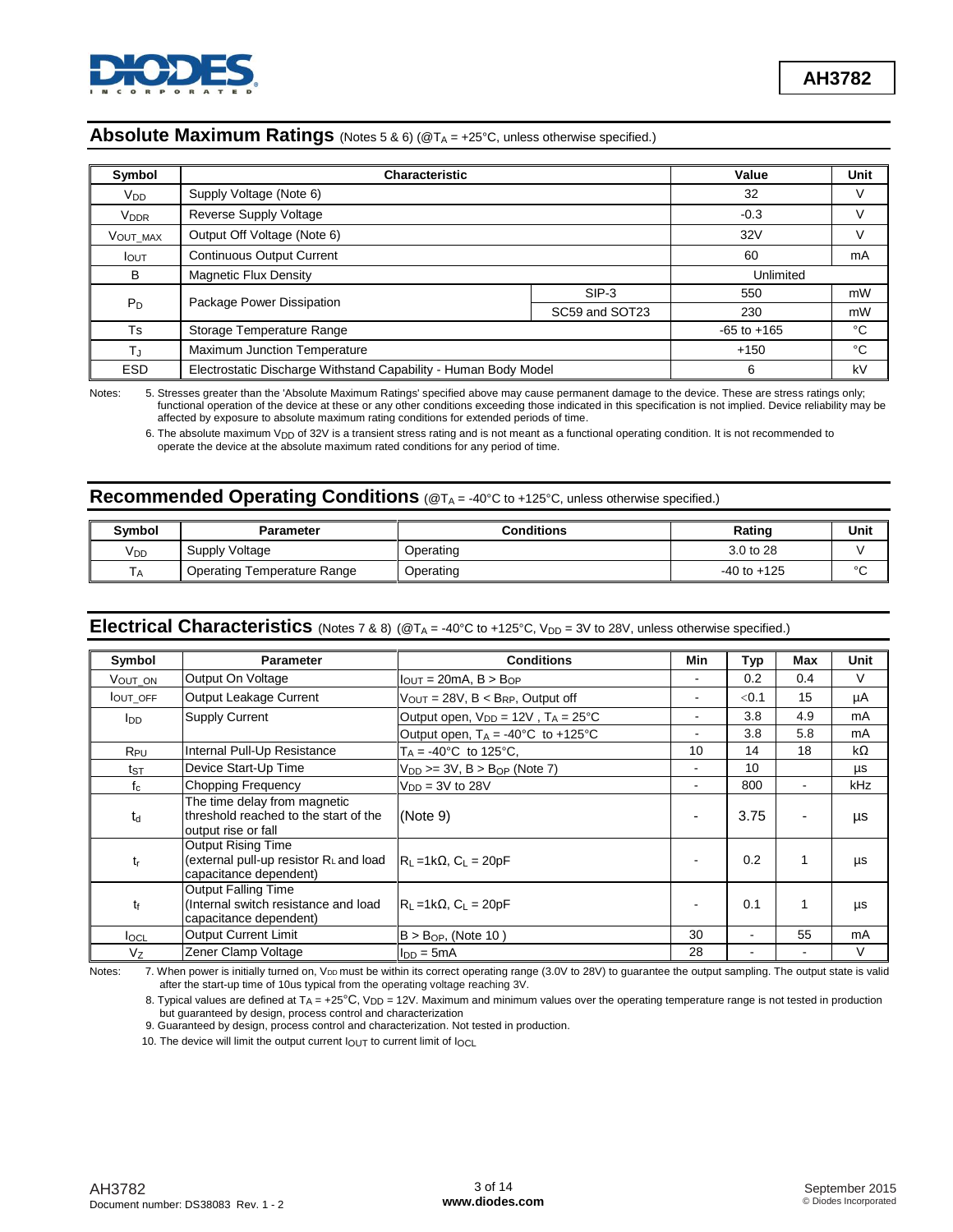

## **Magnetic Characteristics** (Notes 11 &12) (T<sub>A</sub> = -40°C to +125°C, V<sub>DD</sub> = 3.0V to 28V, unless otherwise specified)

|                                                                                                              |                        |                                         |       |       | (1mT=10 Gauss) |             |
|--------------------------------------------------------------------------------------------------------------|------------------------|-----------------------------------------|-------|-------|----------------|-------------|
| Symbol                                                                                                       | <b>Parameter</b>       | <b>Conditions</b>                       | Min   | Typ   | Max            | <b>Unit</b> |
| B <sub>OP</sub> (South pole to part marking side for                                                         |                        | $V_{DD} = 12V$ , $T_A = +25^{\circ}C$   |       | 40    |                |             |
| SOT23 and SIP-3 packages;<br>South pole to the non-part marking side<br>for SC59 package. See diagram below) | <b>Operation Point</b> | $T_A = -40^{\circ}C$ to $+125^{\circ}C$ | 20    | 40    | 60             |             |
| B <sub>RP</sub> (North pole to part marking side for                                                         |                        | $V_{DD} = 12V$ , $T_A = +25^{\circ}C$   |       | $-40$ |                | Gauss       |
| SOT23 and SIP-3 packages;<br>North pole to the non-part marking side<br>for SC59 package. See diagram below) | Release Point          | $T_A = -40^{\circ}C$ to $+125^{\circ}C$ | $-60$ | $-40$ | $-20$          |             |
|                                                                                                              | Hysteresis (Note 13)   | $V_{DD} = 12V$ , $T_A = +25^{\circ}C$   |       | 80    |                |             |
| B <sub>HY</sub> (BOPX  - BRPX)                                                                               |                        | $T_A = -40^{\circ}C$ to $+125^{\circ}C$ | 40    | 80    | 120            |             |

Notes: 11. When power is initially turned on, V<sub>DD</sub> must be within its correct operating range (3.0V to 28V) to guarantee the output sampling. The output state is<br>valid after the start-up time of 10µs typical from the oper

12. Typical values are defined at  $T_A = +25^\circ \text{C}$ ,  $V_{DD} = 12V$ . Maximum and minimum values over the operating temperature range is not tested in production but guaranteed by design, process control and characterization.

13. Maximum and minimum hysteresis is guaranteed by design, process control and characterization.



### **( Magnetic Flux Density B )**

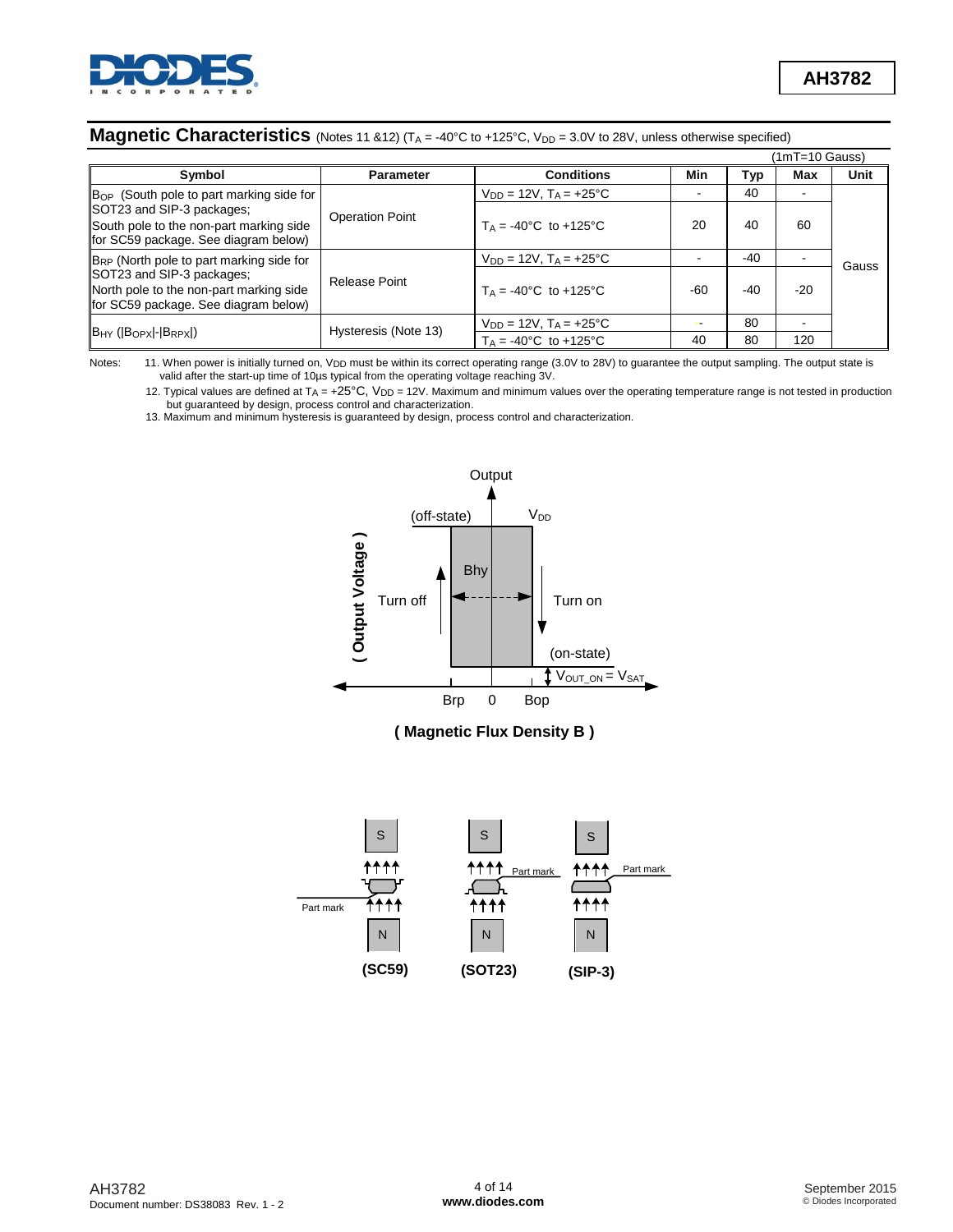

**AH3782**

# **Typical Operating Characteristics**

## **Magnetic Operating Switch Points – B<sub>OP</sub>** and B<sub>RP</sub>



**Switch Points Bop and Brp vs Temperature**







Supply Current I<sub>pp</sub> (mA) **Supply Current IDD (mA)** 2.0 1.0  $0.0 \frac{L}{2}$ 2 4 6 8 10 12 14 16 18 20 22 24 26 28 30 **Supply Voltage (V) Supply Current vs Supply Voltage**

### **Supply Current**

 $T<sub>A</sub> = +25$  °C

3.0 4.0 5.0 6.0 7.0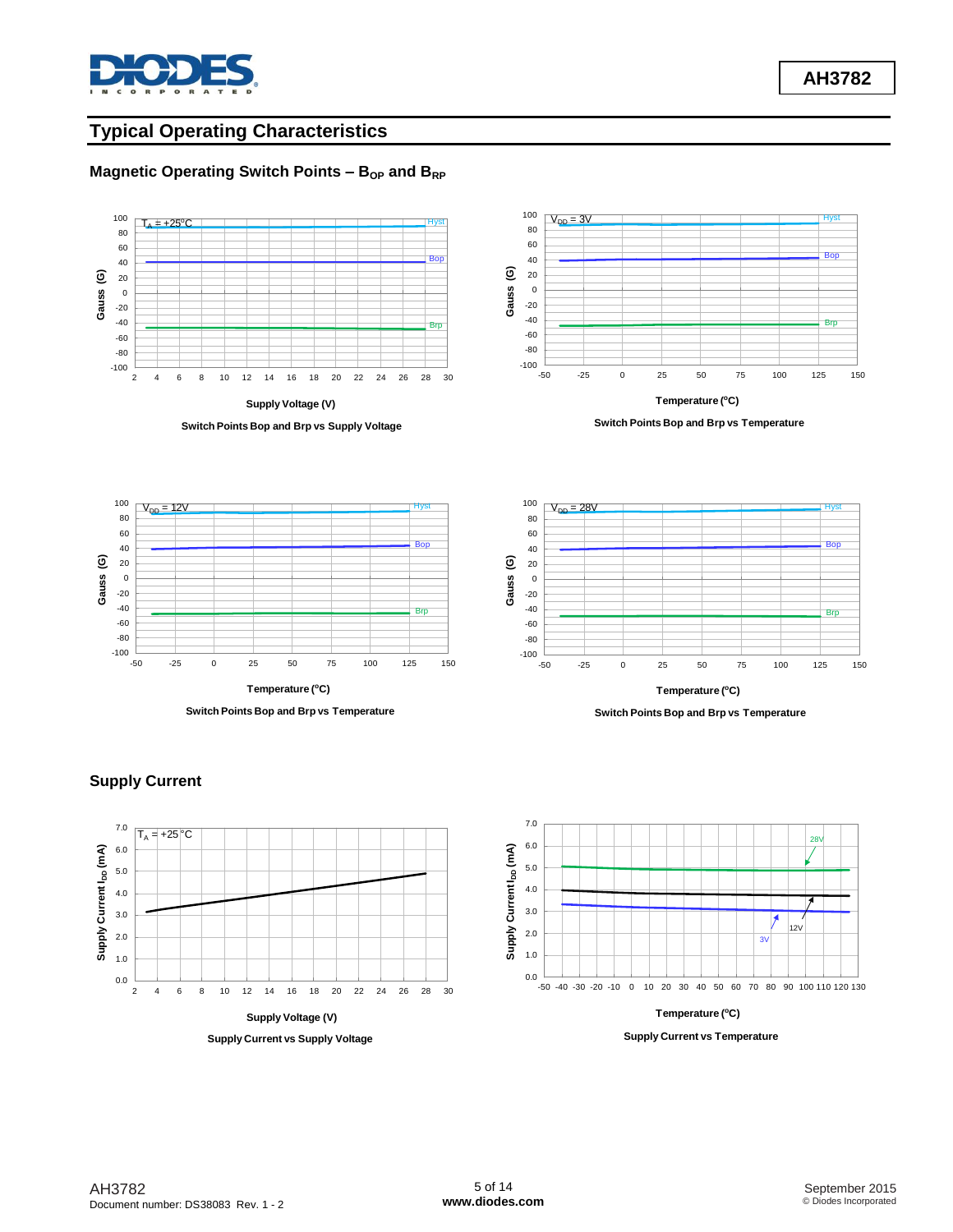

**AH3782**

# **Typical Operating Characteristics**

### **Output Switch On Voltage**



**Output On Voltage vs Supply Voltage**

## **Output Pull-Up Resistor (Internal)**





**Temperature (<sup>o</sup>C) Output On Voltage vs Temperature**



**Internal Output Pull-up Resistor vs Temperature**



**Output Current Limit vs Supply Voltage**

-50 -40 -30 -20 -10 0 10 20 30 40 50 60 70 80 90 100 110 120 130 **Temperature (<sup>o</sup>C)** 3V 12V 28V



## **Output Current Limit**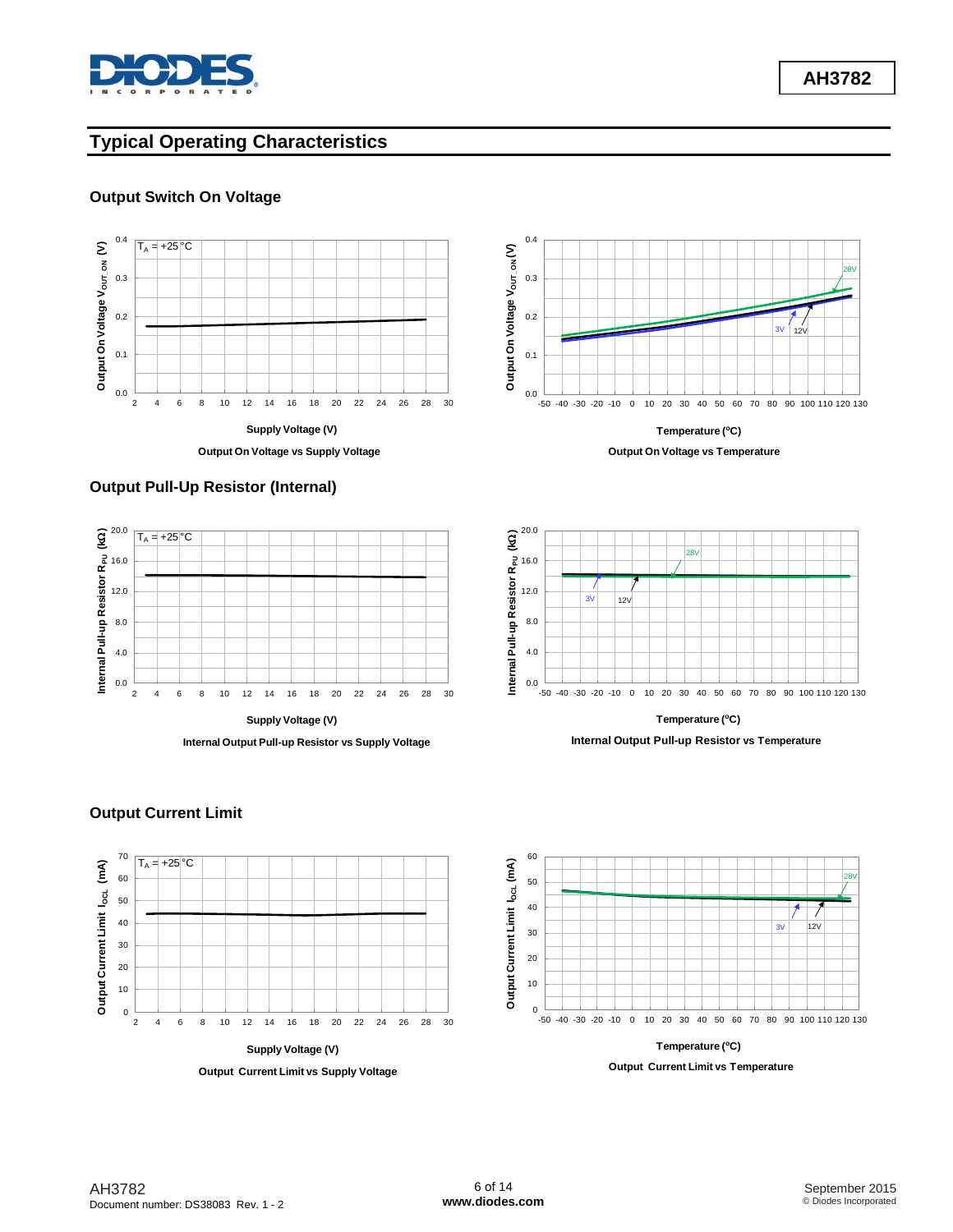

## **Thermal Performance Characteristics**

## **(1) Package Type: SC59 and SOT23**

| $10^{\circ}$<br>י<br>$\mathsf{A}$ | 25<br>__      | 50  | 60  | 70  | 80                                       | 85  | 90  | 100 | 105 | 110 | 120 | 125 | 130           | 140 | 150 |
|-----------------------------------|---------------|-----|-----|-----|------------------------------------------|-----|-----|-----|-----|-----|-----|-----|---------------|-----|-----|
| D(mW)<br>$\sim$<br>◡              | 230<br>$\sim$ | 184 | 166 | 147 | 129<br>and the control of the control of | 120 | 110 | 92  | 83  | 74  | 55  | 46  | $\sim$<br>، ب | 18  |     |



### **(2) Package type: SIP-3**

| $10^{\sim}$<br>IA.<br>וש | 25  | 50  | 60  | 70  | 80  | 85  | 90  | 100 | 105 | 110 | 120 | 125 | 130 | 140 | 150 |
|--------------------------|-----|-----|-----|-----|-----|-----|-----|-----|-----|-----|-----|-----|-----|-----|-----|
| , (mW)<br>D.             | 550 | 440 | 396 | 362 | 308 | 286 | 264 | 220 | 198 | 176 | 132 | 10  | 88  | 44  |     |

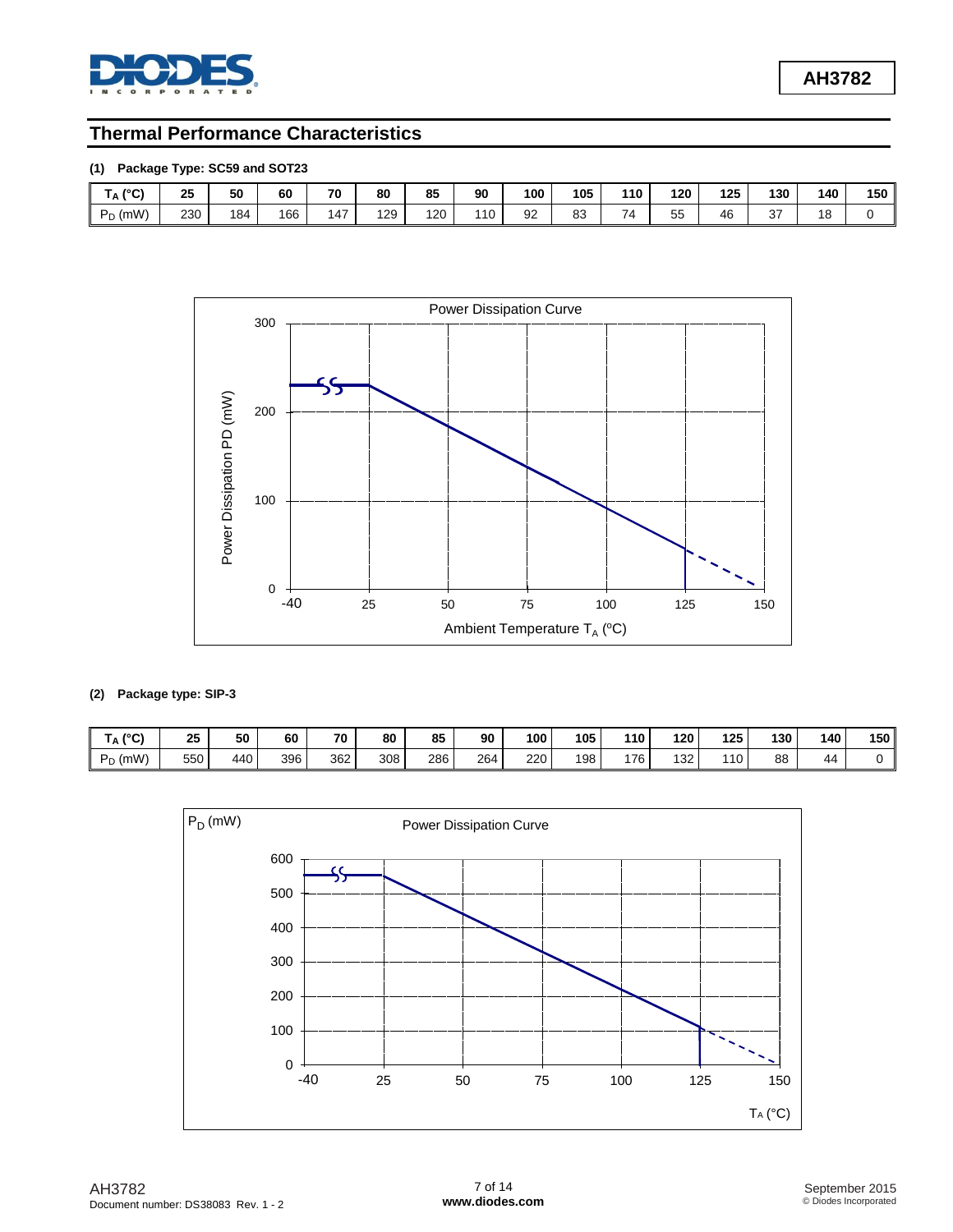

**Ordering Information**



| Package            |           | Packaging         | <b>Bulk</b> |                                     | 7" Tape and Reel  |                                     | Ammo Box  |                                     |
|--------------------|-----------|-------------------|-------------|-------------------------------------|-------------------|-------------------------------------|-----------|-------------------------------------|
| <b>Part Number</b> | Code      |                   | Quantity    | <b>Part Number</b><br><b>Suffix</b> | Quantity          | <b>Part Number</b><br><b>Suffix</b> | Quantity  | <b>Part Number</b><br><b>Suffix</b> |
| AH3782-P-A         | D         | $SIP-3$           | <b>NA</b>   | <b>NA</b>                           | <b>NA</b>         | <b>NA</b>                           | 4.000/Box | -A                                  |
| AH3782-P-B         | D         | $SIP-3$           | 1.000       | -В                                  | <b>NA</b>         | <b>NA</b>                           | <b>NA</b> | <b>NA</b>                           |
| AH3782-SA-7        | <b>SA</b> | SOT <sub>23</sub> | <b>NA</b>   | <b>NA</b>                           | 3,000/Tape & Reel | $-7$                                | <b>NA</b> | <b>NA</b>                           |
| AH3782-W-7         | W         | <b>SC59</b>       | <b>NA</b>   | <b>NA</b>                           | 3,000/Tape & Reel | $-7$                                | <b>NA</b> | <b>NA</b>                           |

Notes: 14. Ammo Box is for SIP-3 Spread Lead. 15. Bulk is for SIP-3 Straight Lead.

## **Marking Information**

### **(1) Package Type: SC59 and SOT23**



| <b>Part Number</b> | Package          | <b>Identification Code</b> |
|--------------------|------------------|----------------------------|
| AH3782             | SC <sub>59</sub> | $\vee$                     |
| AH3782             | ∝רר∩             | WΥ                         |

### **(2) Package Type: SIP-3**

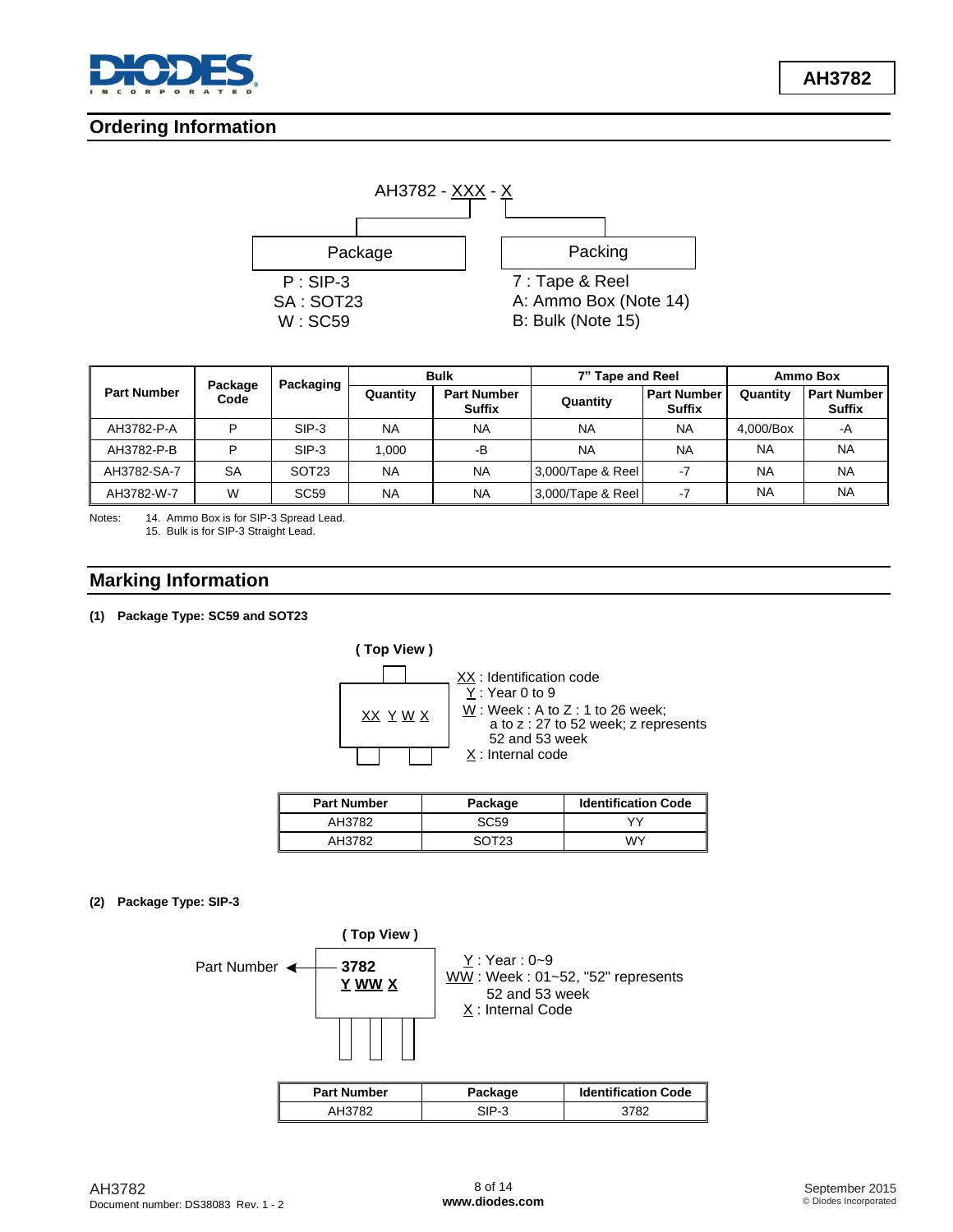

## Package Outline Dimensions (All dimensions in mm.)

Please see AP02002 at [http://www.diodes.com/datasheets/ap02002.pdf fo](http://www.diodes.com/datasheets/ap02002.pdf)r latest version.

**(1) Package Type: SC59**



|     | <b>SC59</b>          |      |            |
|-----|----------------------|------|------------|
| Dim | Min                  | Max  | <b>Typ</b> |
| A   | 0.35                 | 0.50 | 0.38       |
| в   | 1.50                 | 1.70 | 1.60       |
| C   | 2.70                 | 3.00 | 2.80       |
| D   |                      |      | 0.95       |
| G   |                      |      | 1.90       |
| н   | 2.90                 | 3.10 | 3.00       |
| J   | 0.013                | 0.10 | 0.05       |
| κ   | 1.00                 | 1.30 | 1.10       |
| L   | 0.35                 | 0.55 | 0.40       |
| М   | 0.10                 | 0.20 | 0.15       |
| N   | 0.70                 | 0.80 | 0.75       |
| α   | O°                   | 8°   |            |
| ΔIΙ | <b>Dimensions in</b> |      | mm         |

Min/Max



**Sensor Location**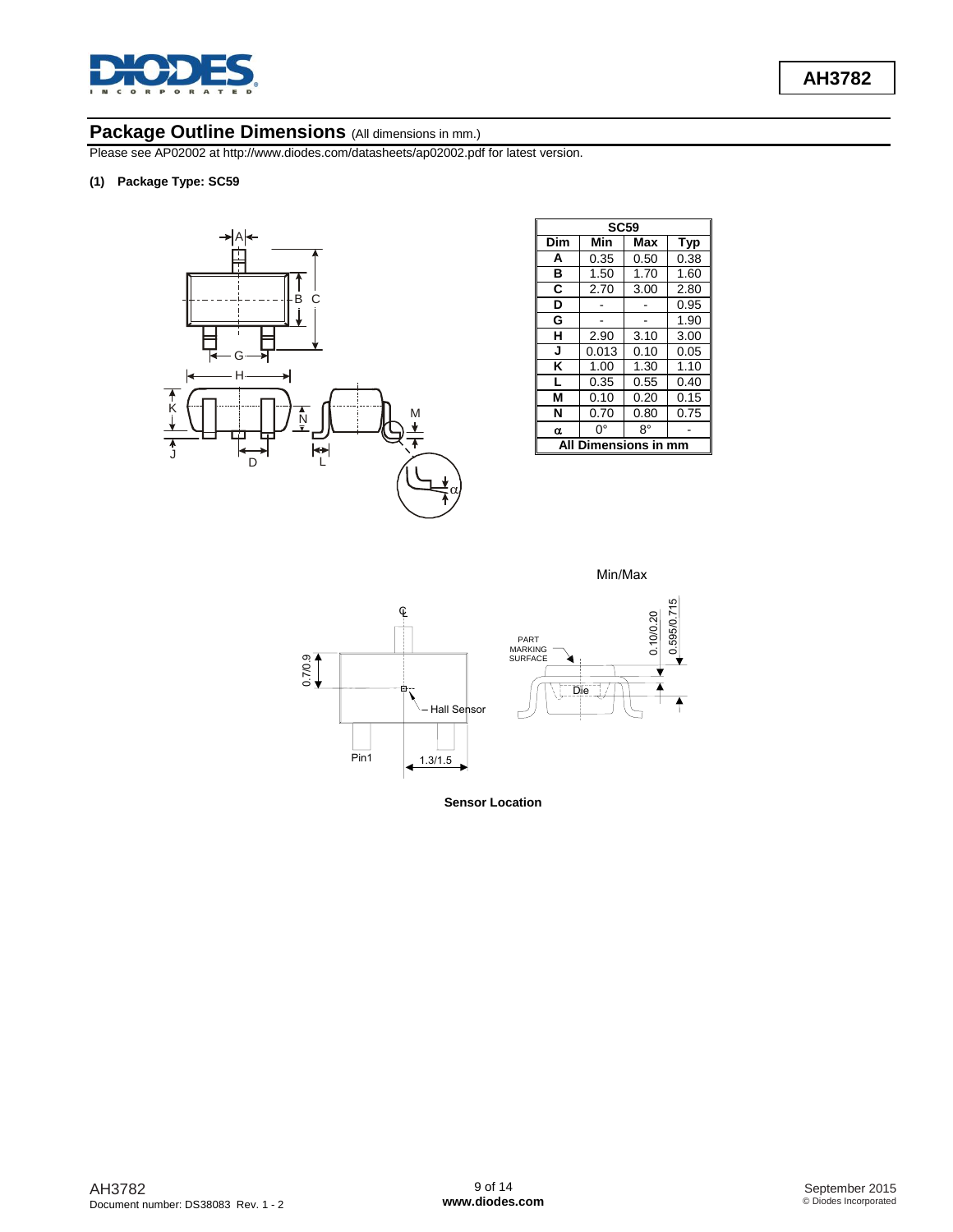

## Package Outline Dimensions (All dimensions in mm.)

Please see AP02002 at [http://www.diodes.com/datasheets/ap02002.pdf fo](http://www.diodes.com/datasheets/ap02002.pdf)r the latest version.

#### **(2) Package Type: SOT23**



|     |               | SOT <sub>23</sub> |       |
|-----|---------------|-------------------|-------|
| Dim | Min           | Max               | Typ   |
| A   | 0.37          | 0.51              | 0.40  |
| в   | 1.20          | 1.40              | 1.30  |
| C   | 2.30          | 2.50              | 2.40  |
| D   | 0.89          | 1.03              | 0.915 |
| F   | 0.45          | 0.60              | 0.535 |
| G   | 1.78          | 2.05              | 1.83  |
| н   | 2.80          | 3.00              | 2.90  |
| J   | 0.013         | 0.10              | 0.05  |
| K   | 0.890         | 1.00              | 0.975 |
| K1  | 0.903         | 1.10              | 1.025 |
| L   | 0.45          | 0.61              | 0.55  |
| L1  | 0.25          | 0.55              | 0.40  |
| М   | 0.085         | 0.150             | 0.110 |
| a   |               | R۰                |       |
| ΑI  | Dimensions in |                   |       |

Min/Max



**Sensor Location**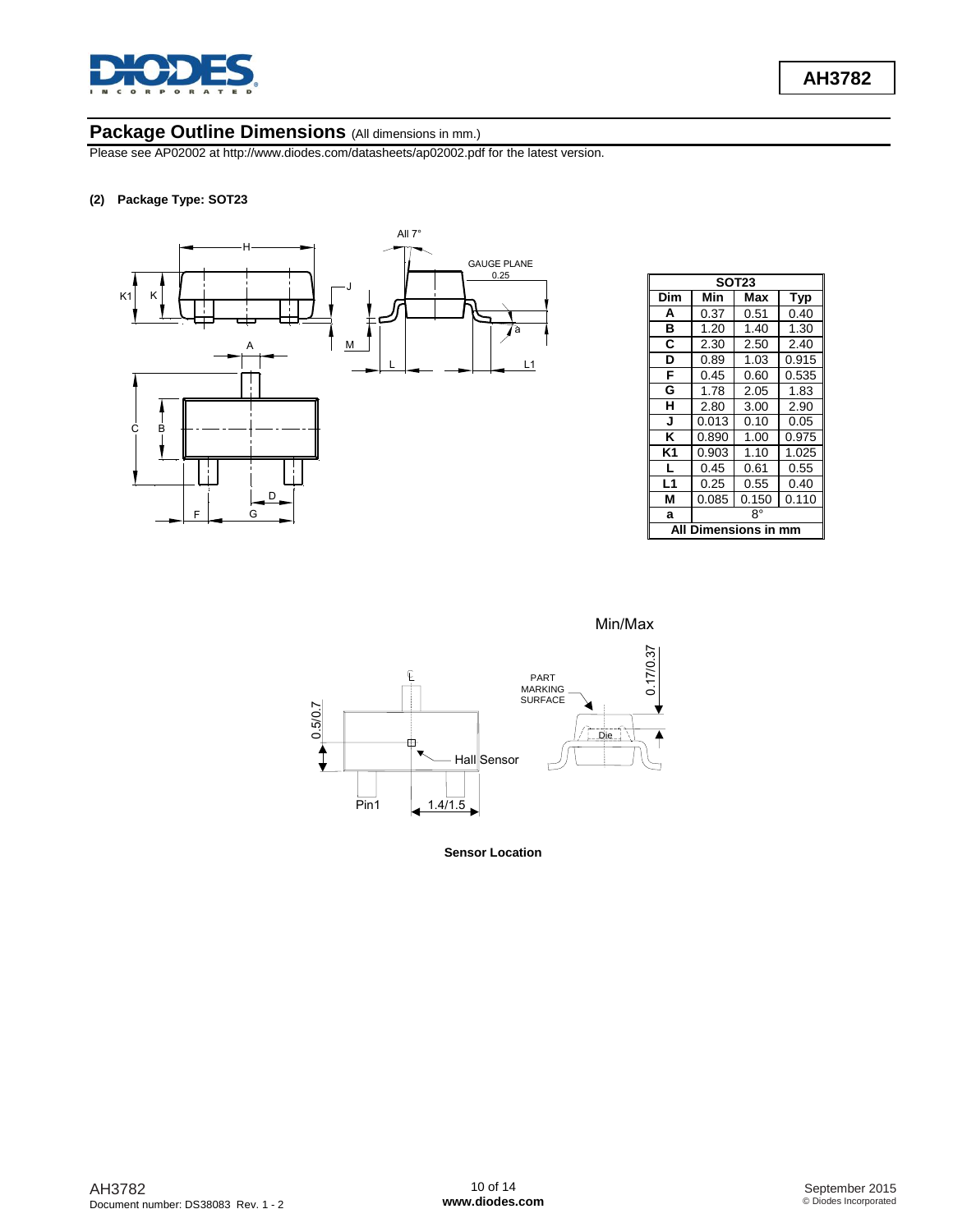

# Package Outline Dimensions (cont.) (All dimensions in mm.)

Please see AP02002 at [http://www.diodes.com/datasheets/ap02002.pdf fo](http://www.diodes.com/datasheets/ap02002.pdf)r the latest version.

#### **(3) Package Type: SIP-3 Bulk**



|     | SIP-3 (Bulk) |       |
|-----|--------------|-------|
| Dim | Min          | Max   |
| A   | 3.9          | 4.3   |
| a1  | $5^{\circ}$  | -yp   |
| a2  | 5°           |       |
| a3  | $45^{\circ}$ | yp    |
| а4  | $3^{\circ}$  | yp    |
| B   | 2.8          | 3.2   |
| C   | 1.40         | 1.60  |
| D   | 0.33         | 0.432 |
| E   | 0.40         | 0.508 |
| F   | 0            | 0.2   |
| G   | 1.24         | 1.30  |
| Н   | 2.51         | 2.57  |
| J   | 0.35         | 0.43  |
|     | 14.0         | 15.0  |
| N   | 0.63         | 0.84  |
| P   | 1.55         |       |
| Δ   | mensions in  |       |

Min/Max

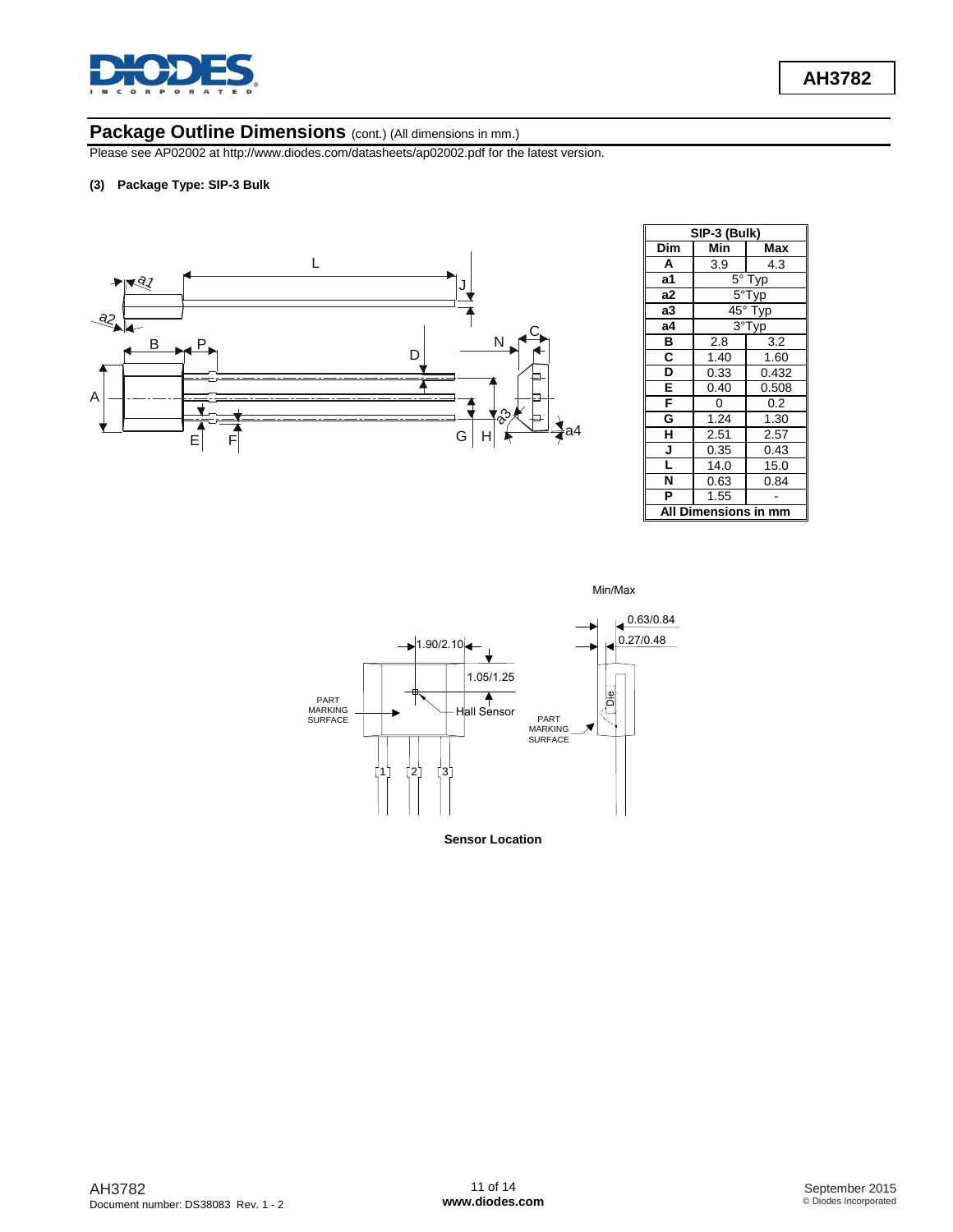

## Package Outline Dimensions (cont.) (All dimensions in mm.)

Please see AP02002 at [http://www.diodes.com/datasheets/ap02002.pdf fo](http://www.diodes.com/datasheets/ap02002.pdf)r the latest version.

#### **(4) Package Type: SIP-3 Ammo Pack**



| SIP-3 (Ammo Pack)       |                     |      |
|-------------------------|---------------------|------|
| Dim                     | Min                 | Max  |
| A                       | 3.9                 | 4.3  |
| a1                      | $45^{\circ}$<br>Typ |      |
| a2                      | 3°.<br>Typ          |      |
| в                       | 2.8                 | 3.2  |
| C                       | 1.40                | 1.60 |
| D                       | 0.35                | 0.41 |
| E                       | 0.43                | 0.48 |
| F                       | 0                   | 0.2  |
| G                       | 2.4                 | 2.9  |
| N                       | 0.63                | 0.84 |
| P                       | 1.55                |      |
| Dimensions in mm<br>Αll |                     |      |





**Sensor Location**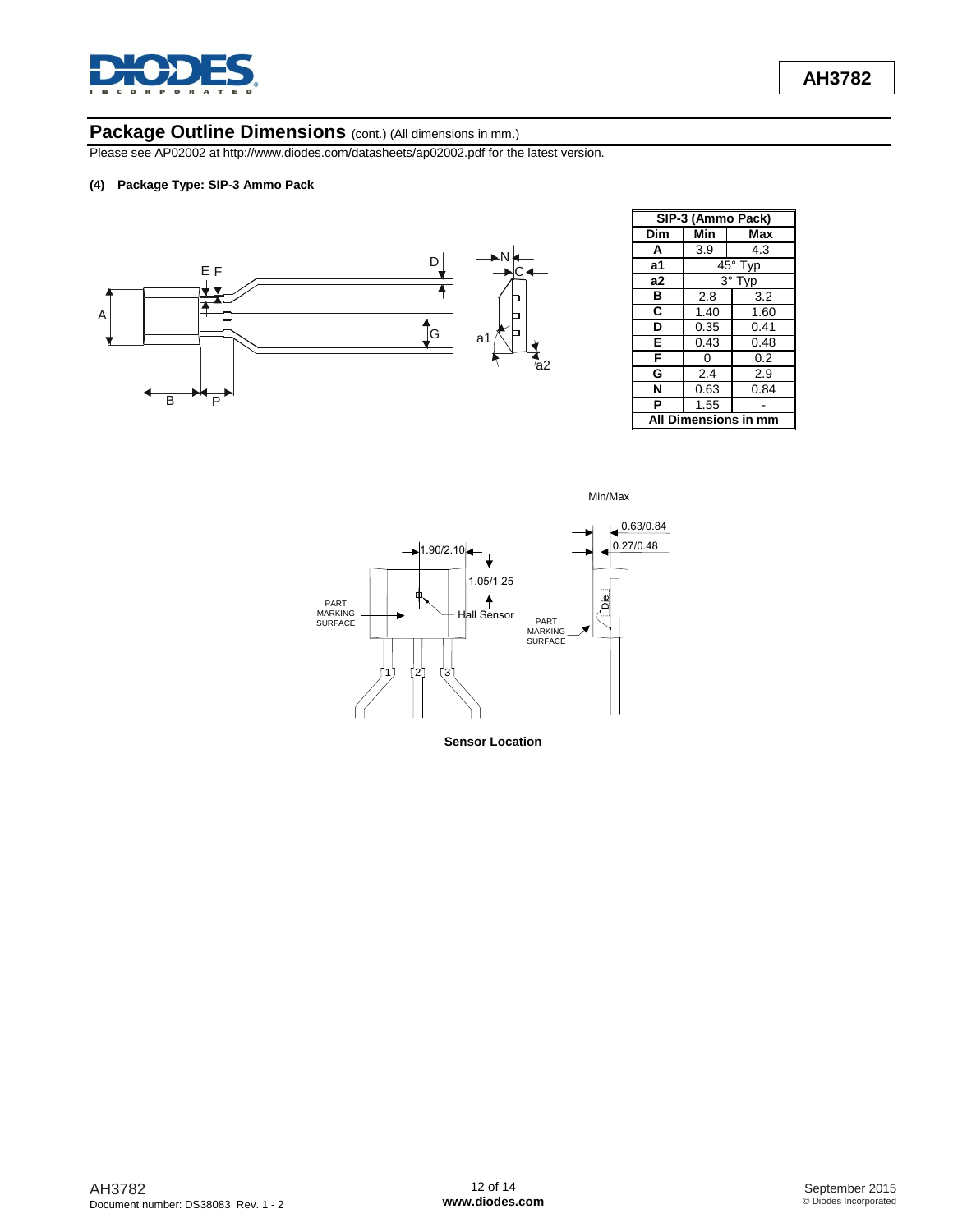

## **Suggested Pad Layout**

Please see AP02001 at [http://www.diodes.com/datasheets/ap02001.pdf fo](http://www.diodes.com/datasheets/ap02001.pdf)r the latest version.

#### **(1) Package Type: SC59**



| <b>Dimensions</b> | Value (in mm) |
|-------------------|---------------|
|                   | 3.4           |
|                   | 0.8           |
|                   | 1.0           |
| r                 | 2.4           |
| F                 | 1.35          |

**(2) Package Type: SOT23**



| <b>Dimensions</b> | Value (in mm) |
|-------------------|---------------|
|                   | 2.9           |
|                   | 0.8           |
|                   | 0.9           |
| r                 | 2.0           |
| Е                 | 1.35          |